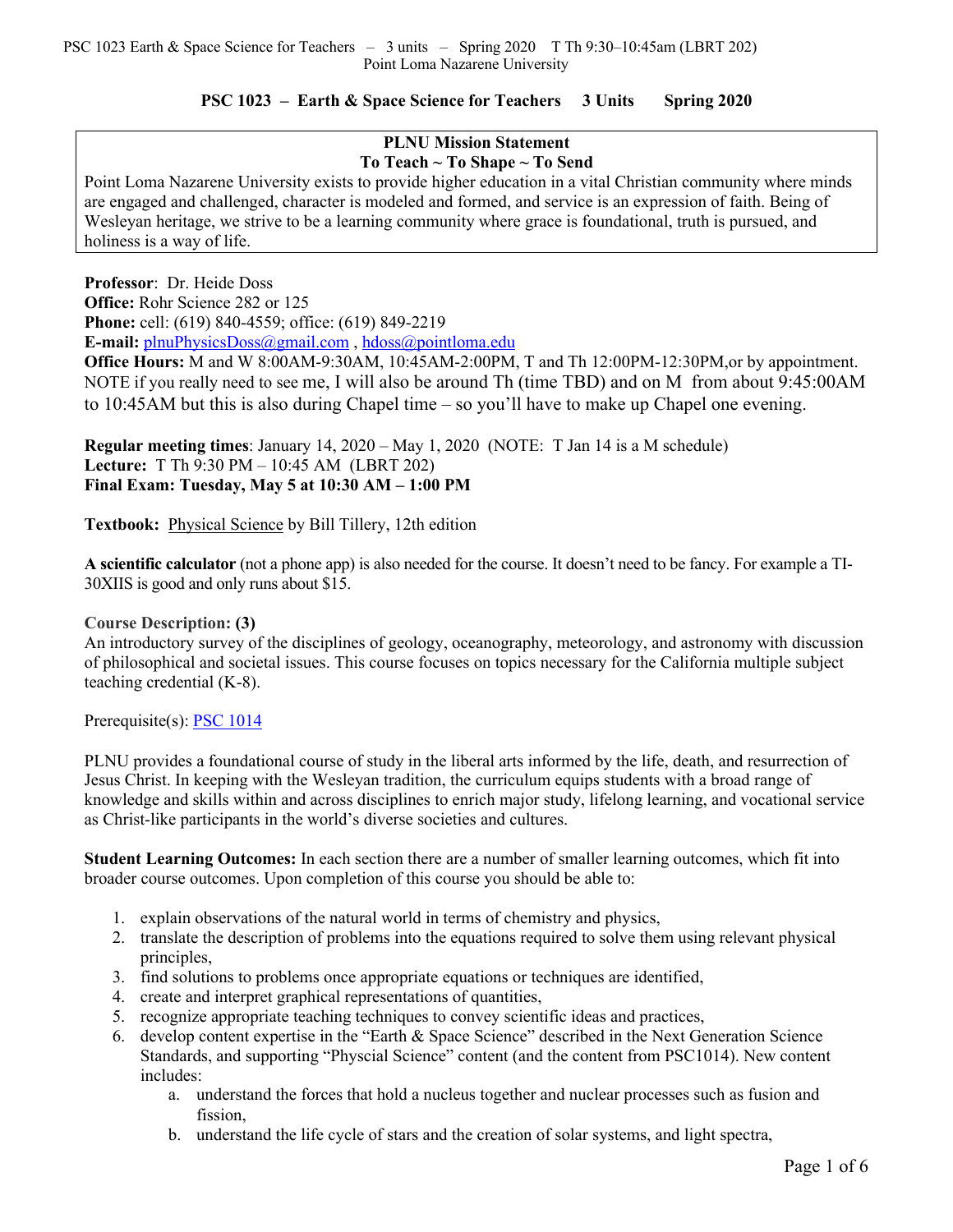- c. understand the patterns of celestial movements, Kepler's laws, and Newton's version of Kepler's law, and conservation of energy and momentum,
- d. understand the cause for Earth's seasons and ice ages, elcipses, lunar phases,
- e. understand the history and processes of Earth,
- f. understand the materials and systems of Earth, including weathering, erosion, tectonic activity as well as the energy flows and matter cycles within Earth's systems,
- g. understand plate tectonics, volcanoes, and earthquakes,
- h. understand the roles of water in and on Earth's surface,
- i. understand weather, complex interactions that determine regional weather patterns, climate, and global climate systems and processes,
- j. understand the role of living things on local environmemtns, the biosphere, and the inerplay between the biosphere and Earth's other systems,
- k. understand natural hazards,
- l. understand requirements for life,
- m. understand human impacts on Earth systems, including global climate change.

**Preclass Assignments:** Reading and pre-class questions are due by 11:59 PM the night before class, unless otherwise noted. The pre-class questions are on Canvas. These usually consist of questions and simple problems related to each section of the reading assignment. Preclass assignments are 5% of the overall grade. Late submissions will not be accepted. These submissions will be graded on the following scale:  $2 =$  demonstrates reading,  $1 =$  room for improvement,  $0 =$  unsatisfactory.

**Homework:** Homework assignments, besides the readings and preclass questions, can be found on Canvas. Homework usually consists of a set of problems related to chapter material. These chapter problem sets are worth 12% of your overall grade and are due at the start of class on the date noted in the syllabus and Canvas. Practicing solving problems is critical to success in this course. Homework will not be accepted late except for acceptable documented emergencies provided.

Late Work: Late work will not be accepted unless there is a documented emergency. Assignments are due as noted on the syllabus and Canvas. Incompletes are only assigned in extremely unusual circumstances.

**Activities/Projects:** Several activities and projects will be carried out through the semester including both handson applications as well as the opportunity to practice aspects of teaching. Activities often take place during the class meeting and cannot be made up, unless arrangements were made ahead of time. Activities and Projects will make up 12% of your grade.

**Teaching Lesson:** There will be assignments involving writing lesson plans and teaching material with an elementary school audience in mind. These assignments will make up 10% of your grade.

**Exams:** There will be three in class exams during the semester comprising 36% of your grade. There is also a final exam (worth 25% of your overall grade) on **DATE**. Partial credit for non-multiple choice problems will be given for correct reasoning at any step of a problem, but only if it is communicated clearly enough for me to understand. For problems that call for providing your work or explanation, no credit will be given for an answer alone; the method or reasoning must also be shown.

## *You must take ALL the exams and the final in order to pass the class***.**

**Missed Exam Policy:** No make-up exams are allowed except for warranted circumstances. Arrangements must be made with me as soon as possible.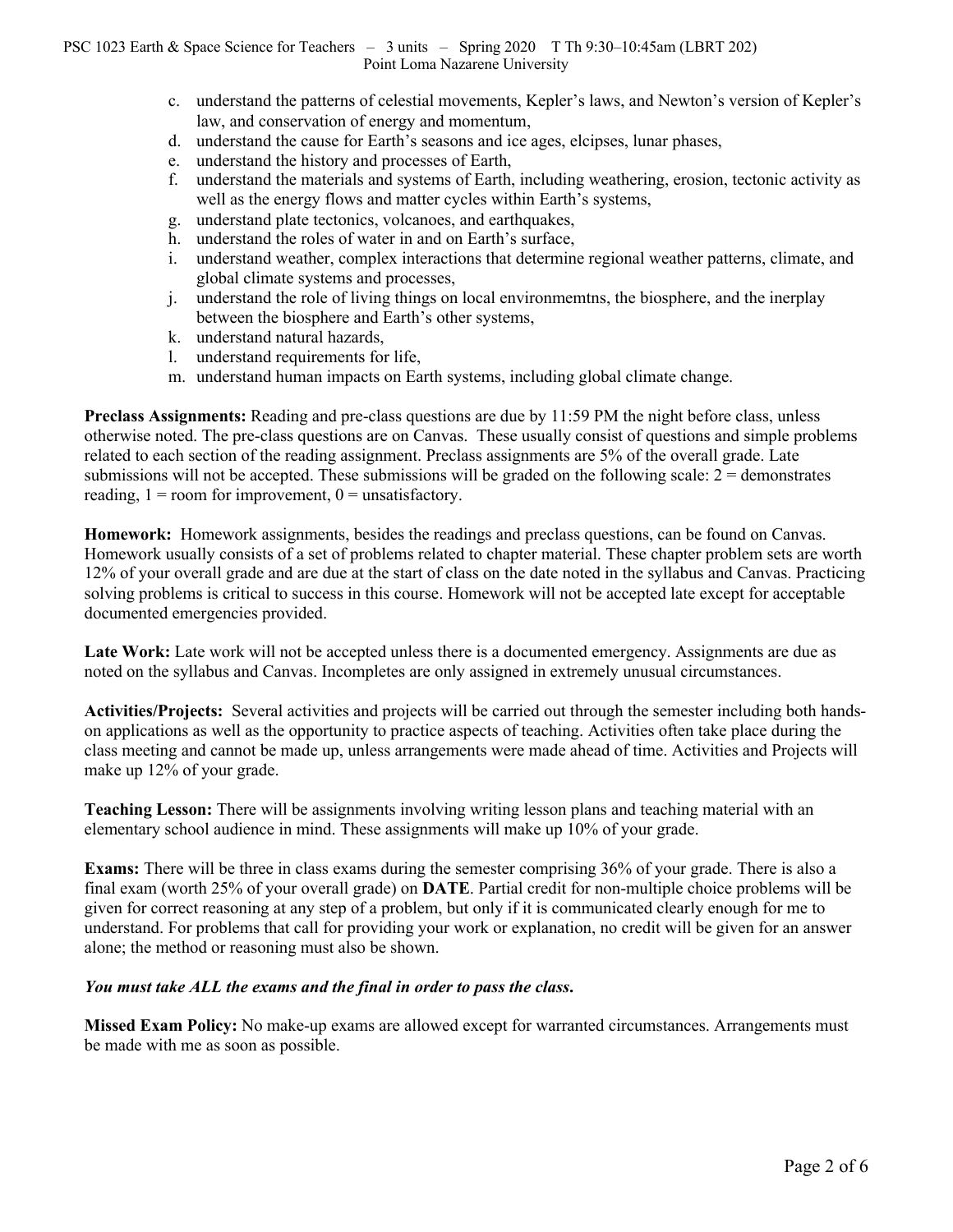### PSC 1023 Earth & Space Science for Teachers – 3 units – Spring 2020 T Th 9:30–10:45am (LBRT 202) Point Loma Nazarene University

**Final Exam: Tuesday, May 5 at 10:30 AM – 1:00 PM.** The final exam date and time is set by the university at the beginning of the semester and may not be changed by the instructor. This schedule can be found on the university website and in the course calendar. No requests for early examinations will be approved. Only in the case that a student is required to take three exams during the same day of finals week, is an instructor authorized to consider changing the exam date and time for that particular student. Successful completion of this class requires taking the final examination on its scheduled day, **FINAL EXAM: Tuesday, May 5 at 10:30 AM – 1:00 PM**. The final examination schedule is posted on the Class Schedules site. No requests for early examinations or alternative days will be approved. The final exam is worth 25% of your grade.

**Final Course Grade:** The points you receive during the course are weighted accordingly:

| Component               | Weight                    |
|-------------------------|---------------------------|
| Pre-Class               | 5%                        |
| Homework                | 12%                       |
| Activities/Projects     | 12%                       |
| <b>Teaching Lessons</b> | 10%                       |
| Exams $(3)$             | 36%<br>(equally weighted) |
| Final Exam              | 25%                       |

The grade you earn in this course is

based on the following scale:

| A        | $A-$      | $_{\rm B+}$ | B               | $B -$     | $\overline{C}+$ | ◡               |                 | $\rm D^+$       | Ľ               | D-   |
|----------|-----------|-------------|-----------------|-----------|-----------------|-----------------|-----------------|-----------------|-----------------|------|
| $S \geq$ | 91.5      | 89.5        | 86.5            | 82.5      | 79.5            | 76.5            | 72.5            | 69.5            | 66.5            | 62.5 |
| 91.5     | $>S \geq$ | $>S \geq$   | >S <sub>2</sub> | $>S \geq$ | >S <sub>2</sub> | >S <sub>2</sub> | >S <sub>2</sub> | >S <sub>2</sub> | >S <sub>2</sub> | >S   |
|          | 89.5      | 86.5        | 82.5            | 79.5      | 76.5            | 72.5<br>ر. ک    | 69.5            | 66.5            | 62.5            | 59.5 |

# **Department Mission:**

The Physics and Engineering Department at PLNU provides strong programs of study in the fields of Physics and Engineering. Our students are well prepared for graduate studies and careers in scientific and engineering fields. We emphasize a collaborative learning environment, which allows students to thrive academically, build personal confidence, and develop interpersonal skills. We provide a Christian environment for students to learn values and judgment, and pursue integration of modern scientific knowledge and Christian faith.

# **PLNU Attendance and Participation Policy:**

Attendance is expected at each class session. In the event of an absence you are responsible for the material covered in class and the assignments given that day.

Regular and punctual attendance at all classes is considered essential to optimum academic achievement. If the student is absent from more than 10 percent of class meetings, the faculty member can file a written report, which may result in de-enrollment. If the absences exceed 20 percent, the student may be de-enrolled without notice until the university drop date or, after that date, receive the appropriate grade for their work and participation. See http://catalog.pointloma.edu/content.php?catoid=24&navoid=1581#Class\_Attendance in the Undergraduate Academic Catalog.

## **Class Enrollment:**

It is the student's responsibility to maintain his/her class schedule. Should the need arise to drop this course (personal emergencies, poor performance, etc.), the student has the responsibility to follow through (provided the drop date meets the stated calendar deadline established by the university), not the instructor. Simply ceasing to attend this course or failing to follow through to arrange for a change of registration (drop/add) may easily result in a grade of F on the official transcript.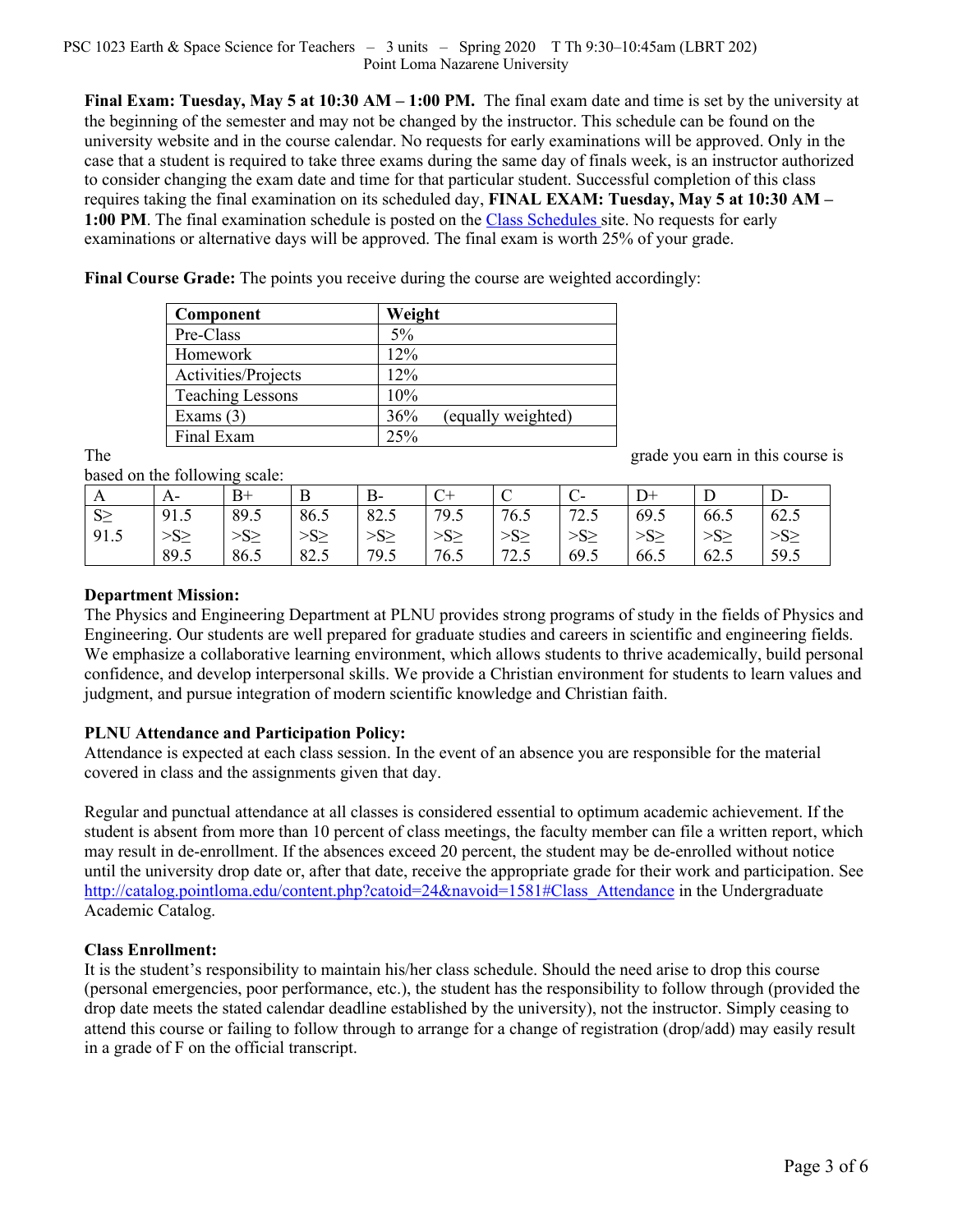### PSC 1023 Earth & Space Science for Teachers – 3 units – Spring 2020 T Th 9:30–10:45am (LBRT 202) Point Loma Nazarene University

## **Academic Accommodations:**

While all students are expected to meet the minimum standards for completion of this course as established by the instructor, students with disabilities may require academic adjustments, modifications or auxiliary aids/services. At Point Loma Nazarene University (PLNU), these students are requested to register with the Disability Resource Center (DRC), located in the Bond Academic Center. (DRC@pointloma.edu or 619-849- 2486). The DRC's policies and procedures for assisting such students in the development of an appropriate academic adjustment plan (AP) allows PLNU to comply with Section 504 of the Rehabilitation Act and the Americans with Disabilities Act. Section 504 (a) prohibits discrimination against students with special needs and guarantees all qualified students equal access to and benefits of PLNU programs and activities. After the student files the required documentation, the DRC, in conjunction with the student, will develop an AP to meet that student's specific learning needs. The DRC will thereafter email the student's AP to all faculty who teach courses in which the student is enrolled each semester. The AP must be implemented in all such courses.

If students do not wish to avail themselves of some or all of the elements of their AP in a particular course, it is the responsibility of those students to notify their professor in that course. PLNU highly recommends that DRC students speak with their professors during the first two weeks of each semester about the applicability of their AP in that particular course and/or if they do not desire to take advantage of some or all of the elements of their AP in that course.

## **Credit Hour:**

In the interest of providing sufficient time to accomplish the stated course learning outcomes, this class meets the PLNU credit hour policy for any 4 unit class delivered over 15 weeks. Specific details about how the class meets the credit hour requirements can be provided upon request.

## **Copyright Protected Materials:**

Point Loma Nazarene University, as a non-profit educational institution, is entitled by law to use materials protected by the US Copyright Act for classroom education. Any use of those materials outside the class may violate the law.

### **PLNU Academic Honesty Policy:**

Students should demonstrate academic honesty by doing original work and by giving appropriate credit to the ideas of others. Academic dishonesty is the act of presenting information, ideas, and/or concepts as one's own when in reality they are the results of another person's creativity and effort. A faculty member who believes a situation involving academic dishonesty has been detected may assign a failing grade for that assignment or examination, or, depending on the seriousness of the offense, for the course. Faculty should follow and students may appeal using the procedure in the university Catalog. See

http://catalog.pointloma.edu/content.php?catoid=24&navoid=1581#Academic\_Honesty for definitions of kinds of academic dishonesty and for further policy information.

**FERPA Policy:** In compliance with federal law, neither PLNU student ID nor social security number should be used in publicly posted grades or returned sets of assignments without student written permission. This class will meet the federal requirements by distributing grades and papers individually. Also, in compliance with FERPA, you will be the only person given information about your progress in this class unless you have designated others to receive it in the "Information Release" section of the student portal. See Policy Statements in the undergrad academic catalog.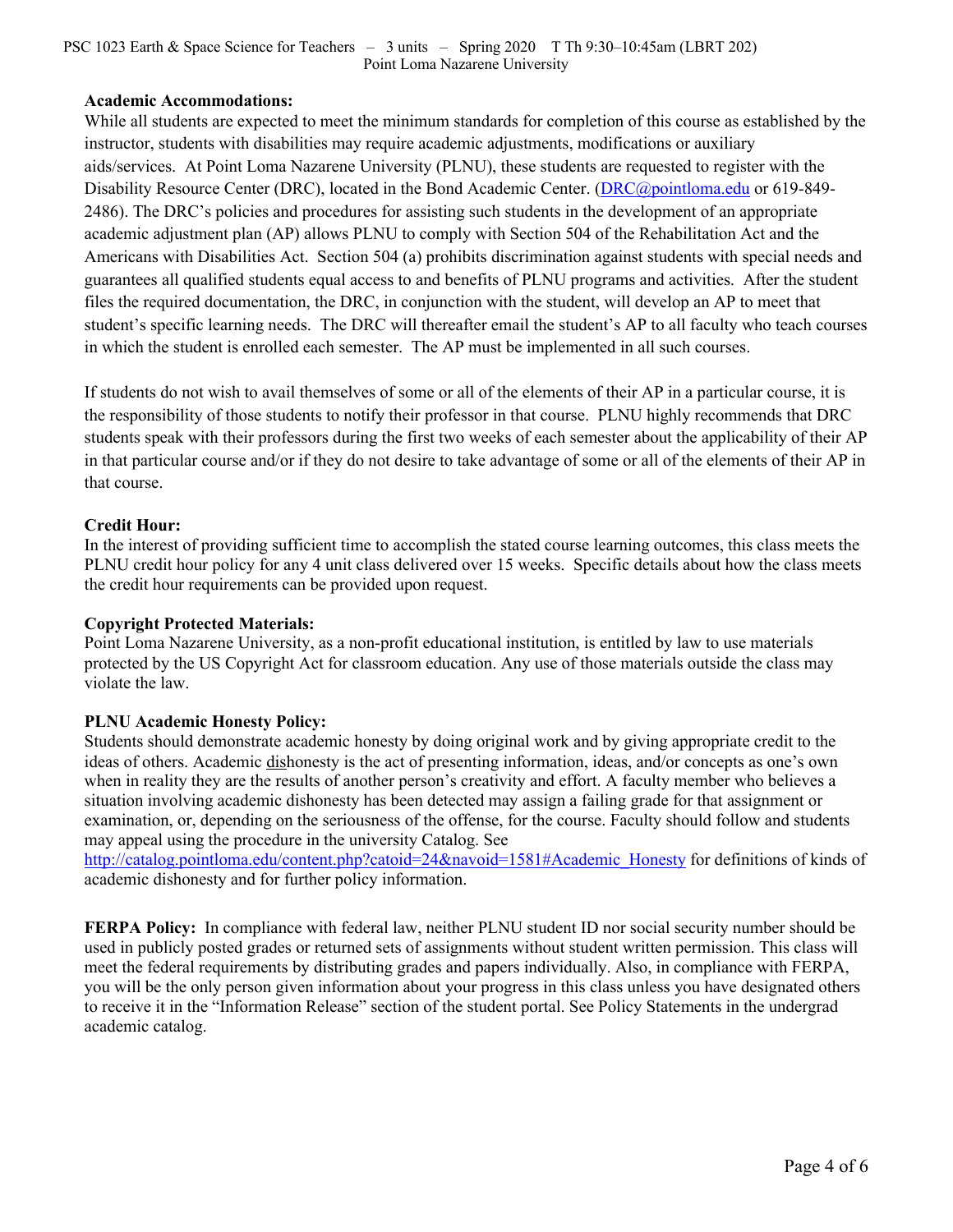**Tentative Course Schedule – subject to updates.** Unless otherwise noted: Preclass assignments are due by 11:59 PM the night before class, HWs are due at the start of class on the day listed.

Additional due dates for materials related to the activities/projects and teaching lessons will be provided in class and on canvas

| Date        | <b>Topics</b>                                     | Assignments due                   |
|-------------|---------------------------------------------------|-----------------------------------|
| 1/16        | Intro                                             | PC1                               |
| Th          | Ch 13.1-2 Nuclear Radioactivity, Measurement of   |                                   |
|             | Radiation                                         |                                   |
| 1/21        | Ch 13.2-4 Measurmeent of Radiation                | PC <sub>2</sub>                   |
| T           | Nuclear energy, Nuclear Power Plants              | Dweck Assignment due              |
| 1/23        | Ch 14.1-2 Night Sky, Stars                        | PC <sub>3</sub>                   |
| Th          |                                                   | HW13                              |
| 1/28<br>T   | Ch 14.3-4 Galaxies, Universe                      | PC4                               |
| 1/30        | Ch 15.1-3 Terrestrial, Jovian Planets, Asteroids, | PC <sub>5</sub>                   |
| Th          | Comets                                            | <b>HW14</b>                       |
|             |                                                   |                                   |
| 2/4         | Ch 15.4-5 Solar System (origin and models)        | PC <sub>6</sub>                   |
| T           | Ch 16.1-2 Shape and Size of Earth, Motions of     | <b>HW15</b>                       |
|             | Earth                                             |                                   |
| 2/6         | Ch 16.3-5 Place and Time, The Moon, The Earth-    | PC7                               |
| Th          | Moon System                                       |                                   |
| 2/11        | Catch Up/Review/Presentations                     | PC8                               |
| T           |                                                   | HW16, Project 1 due               |
| 2/13        | Presentations                                     | PC <sub>9</sub>                   |
| Th          | Exam 1                                            |                                   |
| 2/18        | Ch 17.1-3 Solid Earth Materials, Minderals,       | <b>PC10</b>                       |
| T           | <b>Mineral Forming Processes</b>                  |                                   |
| 2/20        | Ch 17.4-5 Rocks, The Rock Cycle                   | <b>PC11</b>                       |
| Th          |                                                   |                                   |
| 2/25        | Ch 18.1-3 Plate Tectonics                         | <b>PC12</b>                       |
| T           |                                                   | <b>HW</b> 17                      |
| 2/27        | Ch 18.3 Tectonics                                 | PC13                              |
| Th          | Ch 19.1-3 Earth's Surface, Changing Features,     |                                   |
|             | Earthquakes                                       |                                   |
| 3/3         | Ch 19.3-4 Earthquakes, Mountains, Review/Catch    | <b>PC14</b>                       |
| T           | up                                                | HW18, turn into mailbox by 10 AM, |
|             | Online-line Class and online review session       | RS 2 <sup>nd</sup> floor          |
| 3/5         | <b>Short Review</b>                               | <b>PC15</b>                       |
| Th          | Exam 2                                            | HW 19, Project 2 due              |
| $3/9$ to    | <b>Spring Break</b>                               |                                   |
| 3/13        |                                                   |                                   |
| 3/17        | Ch 20.1-4 Weathering, Erosion, and                | PC16                              |
| $\mathbf T$ | Transportation, Weathering, Soils, Erosion        |                                   |
| 3/19        | Ch 20.2-4 Weathering, Soils, Erosion              | <b>PC17</b>                       |
| Th          | Ch 21.1-2 Fossils, Reading Rocks                  |                                   |
| 3/24        | Ch 21.2-3 Reading Rocks, Geologic Time            | <b>PC18</b>                       |
| T           |                                                   | <b>HW20</b>                       |
| $3/26$      | Ch 22.1-2 Atmosphere, Winds                       | PC19                              |
| Th          |                                                   | HW 21                             |